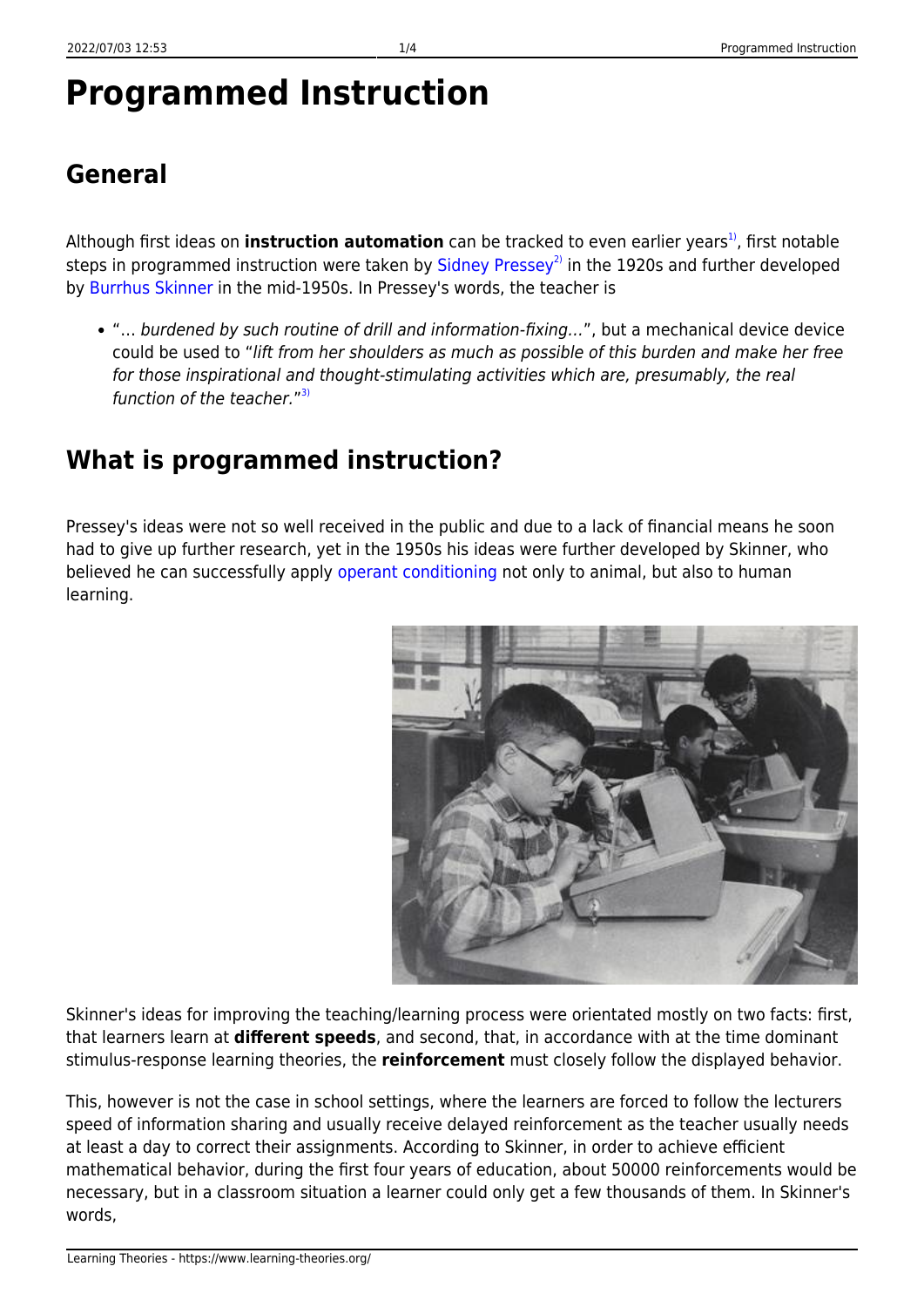"The simple fact is that, as a mere reinforcing mechanism, the teacher is out of date."<sup>[4\)](#page--1-0)</sup>

Since employing a teacher or tutor for every learner would solve the problem, but would be virtually impossible, Skinner suggested and worked on introducing learning machines, on which each learner could work at his own pace and receive direct reinforcement after solving a task correctly.

The basic principle of programmed instruction for Skinner, aside from reinforcement was behavior **shaping** - forming desired behavior through a number of small stimulus-response learning sessions.<sup>[5\)](#page--1-0)</sup>

"By making each successive step as small as possible, the frequency of reinforcement can be raised to a maximum, while the possibly aversive consequences of being wrong are reduced to a minimum."<sup>[6\)](#page--1-0)</sup>

#### **What is the practical meaning of programmed instruction?**

Learning from programmed instruction on a learning machine usually includes:

- a carefully designed course with **predefined sequence of units**,
- very **small units** delivering only a small amount of new information so it is easily understandable (shaping),
- immediate answer after filling in the missing information (**reinforcement**)
- moving on to the next unit based on the correctness of the given answer.

### **Criticisms**

Various criticisms of programmed instruction proposed so far object programmed instruction method for $\frac{7}{2}$ :

- assigning the responsibility for learning to the learning materials and not to learners (ontological determinism),
- forcing instructional problems to fit into **observable behavior** measuring and accepting only observable behaviors as proper learning outcomes (materialism),
- presenting technology as the key factor for learning without addressing learner's needs (technological determinism)
- **rigidness** and resistance to adaptation to fit individual learner's needs, and
- ensuring that learners are correct as often as possible through shaping (*overprompting*).

Research has provided questionable results about the efficiency of the programmed instruction and learning machines. A meta-study<sup>8</sup>, that summarized results of 36 studies comparing programmed instruction with traditional classroom teaching suggested 18 of 36 showed no statistically significant difference, 17 showed a statistically significant difference in favor of programmed instruction and one study showed a statistically significant difference in favor of classroom teaching.

Other research found that programmed instruction can result in frustration if a learner can't follow the pace of his peers, paying less attention due to overprompting and eventually disliking the concept of programmed instruction.<sup>[9\)](#page--1-0)</sup>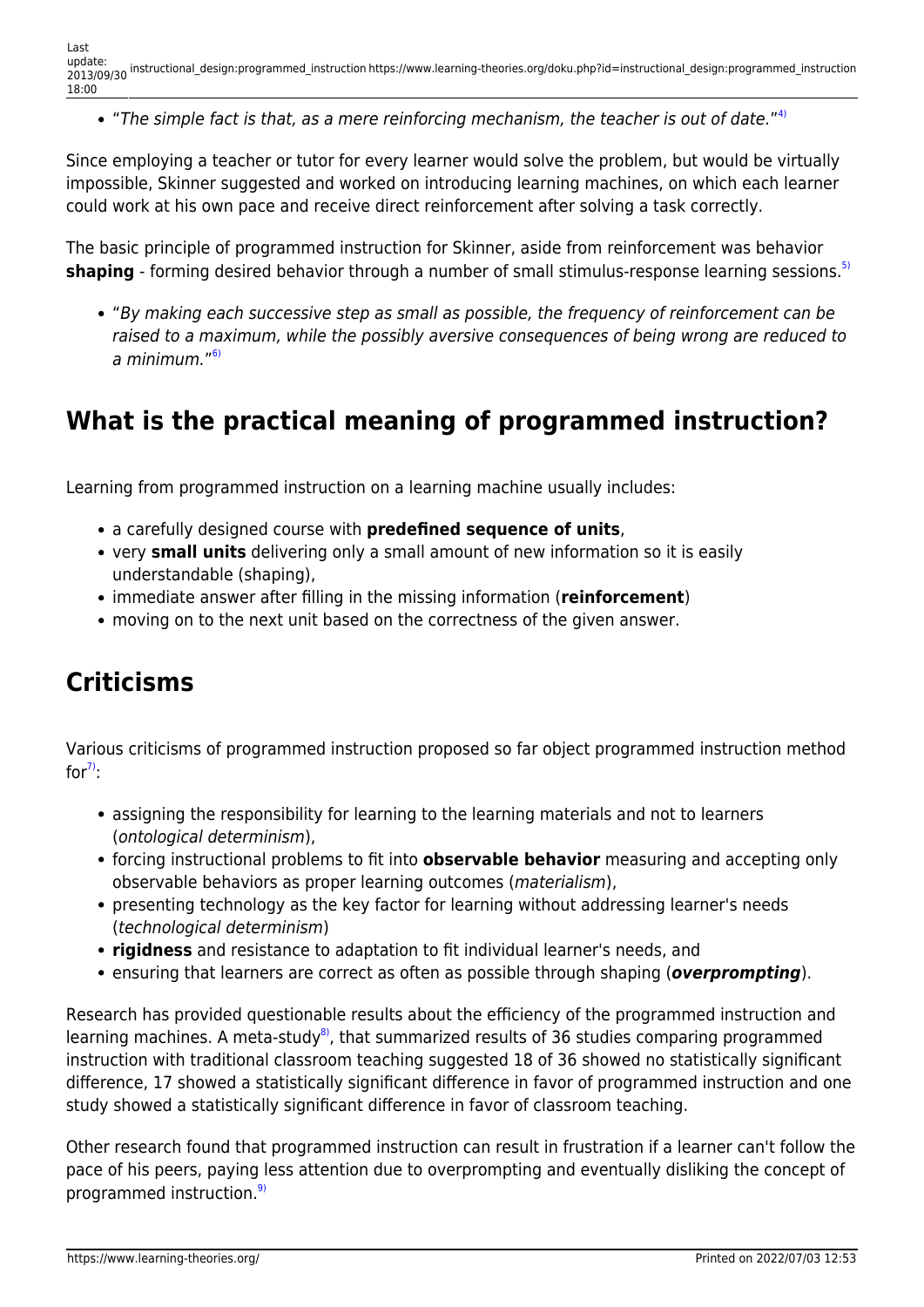There still is an ongoing yet limited research today examining benefits of programmed instruction as an addition to learning materials. $10$ 

#### **Keywords and most important names**

- **Programmed instruction**, **learning machine**, **shaping**, **reinforcement**, **overprompting**
- [Burrhus Skinner](http://www.bfskinner.org/bfskinner/AboutSkinner.html), [Sidney Pressey](http://education.stateuniversity.com/pages/2332/Pressey-Sidney-L-1888-1979.html)

# **Bibliography**

[McDonald, Jason K., Stephen C. Yanchar, and Russell T. Osguthorpe. Learning from programmed](http://www.springerlink.com/content/w8711256732774h7/) [instruction: Examining implications for modern instructional technology. Educational Technology](http://www.springerlink.com/content/w8711256732774h7/) [Research and Development 53, no. 2: 84-98. 2005.](http://www.springerlink.com/content/w8711256732774h7/)

[Youtube: Programmed Learning](http://www.youtube.com/watch?v=EXR9Ft8rzhk&feature=youtube_gdata_player)

[Wleklinski, Nichole. Skinner's Teaching Machine and Programmed Learning Theory.](http://www.isrl.illinois.edu/~chip/projects/timeline/1954teaching_machine.html) Retrieved July 15, 2011.

[Spencer, K. Psychology of Learning: improving pupil performance. The art of teaching and the science](https://hydra.hull.ac.uk/assets/hull:1940/content03) [of learning.](https://hydra.hull.ac.uk/assets/hull:1940/content03)

#### **Read more**

[Casas, Martha. The history surrounding the use of Skinnerian teaching machines and programmed](http://books.google.hr/books?id=bsGlHAAACAAJ) [instruction \(1960-1970\). Harvard Graduate School of Education, 1997.](http://books.google.hr/books?id=bsGlHAAACAAJ)

Schramm, W. The Research on Programmed Learning: an annotated bibliography. Washington, D.C.: U.S. Department of Health, Education and Welfare, 1964.

Pressey, S. L. A simple apparatus which gives tests and scores - and teaches. School and Society 23, no. 586: 373-376. 1926.

[1\)](#page--1-0)

[McDonald, Jason K., Stephen C. Yanchar, and Russell T. Osguthorpe. Learning from programmed](http://www.springerlink.com/content/w8711256732774h7/) [instruction: Examining implications for modern instructional technology. Educational Technology](http://www.springerlink.com/content/w8711256732774h7/) [Research and Development 53, no. 2: 84-98. June 2005.](http://www.springerlink.com/content/w8711256732774h7/)

[2\)](#page--1-0) , [3\)](#page--1-0)

Pressey, S. L. A simple apparatus which gives tests and scores - and teaches. School and Society 23, no. 586: 373-376, 1926.

[4\)](#page--1-0) , [6\)](#page--1-0)

[5\)](#page--1-0)

[Skinner, Burrhus Frederic. The technology of teaching. Meredith, 1968.](http://books.google.com/books?id=5jOdAAAAMAAJ)

Note again that Skinner developed programmed instruction in context of [operant conditioning](https://www.learning-theories.org/doku.php?id=learning_theories:operant_conditioning) and [behaviorism](https://www.learning-theories.org/doku.php?id=learning_paradigms:behaviorism) [7\)](#page--1-0)

[McDonald, Jason K., Stephen C. Yanchar, and Russell T. Osguthorpe. Learning from programmed](http://www.springerlink.com/content/w8711256732774h7/)